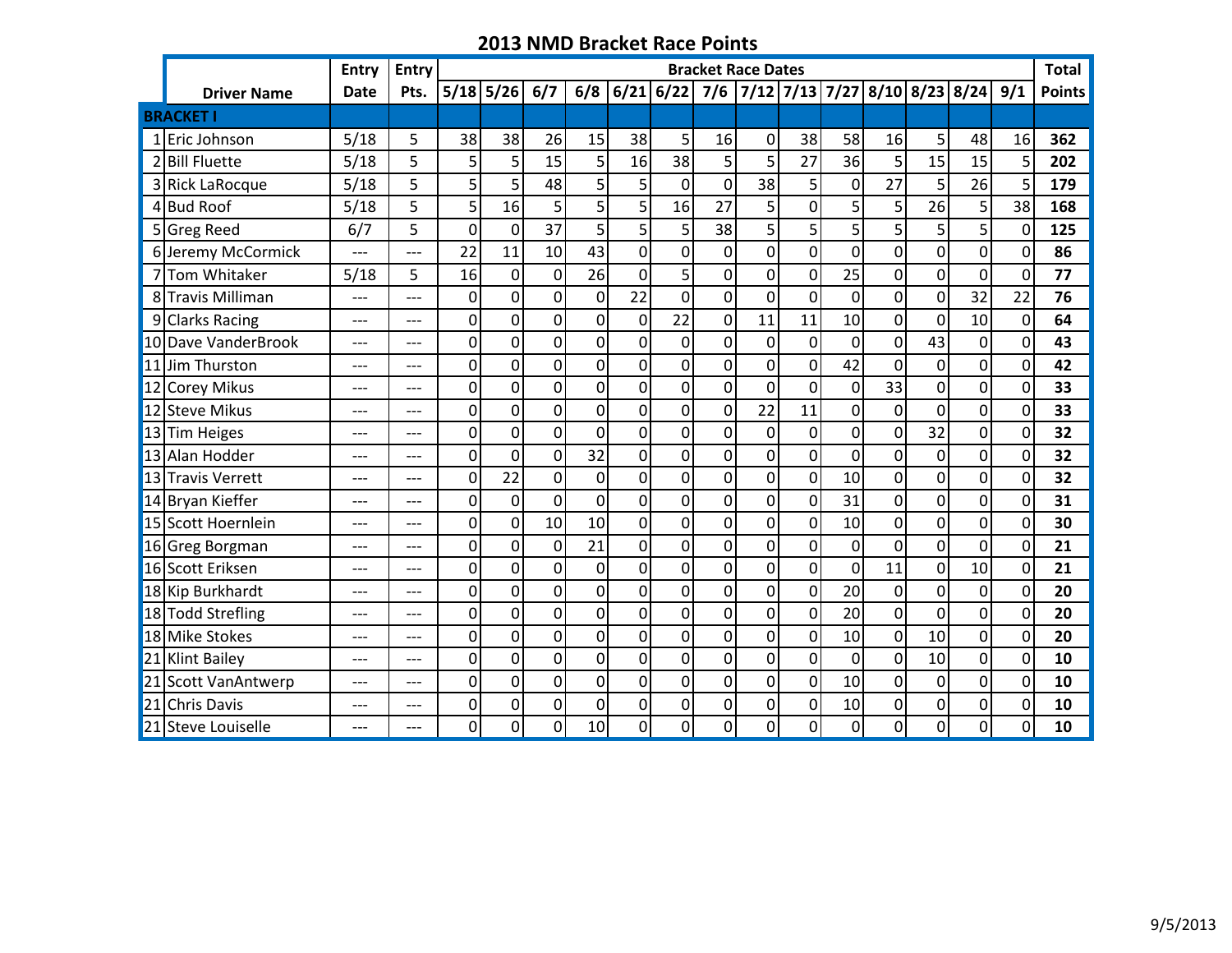|    |                     | <b>Entry</b> | <b>Entry</b> | <b>Bracket Race Dates</b> |                |                  |                  |                |                  |                  |                |                |                |                 |                                   |                |                | <b>Total</b>  |
|----|---------------------|--------------|--------------|---------------------------|----------------|------------------|------------------|----------------|------------------|------------------|----------------|----------------|----------------|-----------------|-----------------------------------|----------------|----------------|---------------|
|    | <b>Driver Name</b>  | <b>Date</b>  | Pts.         |                           | $5/18$ 5/26    | 6/7              | 6/8              | $6/21$ 6/22    |                  | 7/6              |                |                |                |                 | 7/12 7/13 7/27 8/10 8/23 8/24 9/1 |                |                | <b>Points</b> |
|    | <b>BRACKET II</b>   |              |              |                           |                |                  |                  |                |                  |                  |                |                |                |                 |                                   |                |                |               |
|    | 1 Gary Wood         | 6/8          | 5            | 0                         | 21             | 42               | 5                | 27             | 48               | 5                | 48             | 5              | 15             | 5 <sup>1</sup>  | 5                                 | 58             | 5 <sup>1</sup> | 294           |
|    | 2 Phil Gunther      | 5/18         | 5            | 5                         | 0              | 5                | 58               | 16             | 5                | 15               | 26             | 58             | 5              | 5               | 15                                | 5              | 48             | 271           |
|    | 3 Bill Fluette      | 5/18         | 5            | 5                         | 5              | 15               | 5                | 5              | 37               | 36               | 5 <sup>1</sup> | 5              | 5              | 36              | 15                                | 5              | 5              | 189           |
|    | 4 Nolan Blanchard   | 5/26         | 5            | $\overline{0}$            | 5              | 15               | 5                | 5              | 15               | 5                | 5 <sup>1</sup> | 0              | 5              | 58              | 15                                | 5              | 37             | 180           |
|    | 5 Bob Vandewater    | 5/18         | 5            | 37                        | 15             | 5                | 15               | 5              | 5                | 47               | 5              | 5              | 5              | 5               | 5                                 | 5              | 5              | 169           |
|    | 6 Rick Letts        | 6/19         | 5            | 10                        | 32             | 0                | 20               | $\mathbf 0$    | 15               | 58               | 0              | 5              | $\mathbf 0$    | 0               | 0                                 | $\mathbf 0$    | $\overline{0}$ | 145           |
|    | 63Js Performance    | 6/1          | 5            | 0                         | $\mathbf 0$    | 5                | 5                | 38             | 5                | 0                | 37             | 15             | 5              | 5               | 5                                 | 5              | 15             | 145           |
|    | 8 Cliff Mardlin     | 5/26         | 5            | $\mathbf 0$               | 48             | 5                | 5                | $\mathbf 0$    | 0                | 0                | 5              | 5              | 5              | 5               | 15                                | 5              | 26             | 129           |
|    | 9 Perry Daniels     | ---          | ---          | 0                         | 0              | $\mathbf 0$      | $\mathbf 0$      | 0              | 0                | 0                | 10             | 0              | 10             | 20 <sup>°</sup> | 42                                | 20             | 10             | 112           |
|    | 10 Rebecca McNinch  | 5/18         | 5            | 26                        | 5              | 5                | 5                | 5              | 5                | 25               | 5              | 15             | 5              | 5 <sup>1</sup>  | 0                                 | 0              | $\Omega$       | 111           |
|    | 11 Scott Eriksen    | 5/18         | 5            | 5                         | 5              | 5                | 5                | 0              | 0                | 5                | 15             | 5              | 5              | 5               | 5                                 | 15             | 26             | 106           |
| 11 | <b>Bob Wilson</b>   | 5/18         | 5            | 5                         | 5              | 5                | 5                | 0              | 0                | 5                | 26             | 5              | 5              | 25              | 5                                 | 5              | 5              | 106           |
|    | 13 Buck Howell      | ---          | ---          | 0                         | 0              | $\overline{0}$   | $\mathbf 0$      | $\mathbf 0$    | 21               | 10               | $\overline{0}$ | 42             | 0              | $\overline{0}$  | 20                                | 10             | 0              | 103           |
|    | 14 Steve Tennant    | 7/13         | 5            | 0                         | 0              | 53               | $\mathbf 0$      | 0              | 0                | $\mathbf 0$      | $\overline{0}$ | 5              | 5              | $\overline{0}$  | 5                                 | 5              | 5              | 83            |
|    | 14 Darren McChesney | ---          | ---          | $\mathbf 0$               | 0              | $\mathbf 0$      | $\mathbf 0$      | 0              | 0                | 0                | $\overline{0}$ | 0              | 30             | $\overline{0}$  | 53                                | $\mathbf 0$    | $\overline{0}$ | 83            |
|    | 14 Mark Daniels     | ---          | $---$        | $\overline{0}$            | $\Omega$       | 0                | 0                | $\Omega$       | $\overline{0}$   | 0                | $\Omega$       | 0              | 41             | 0               | 0                                 | 42             | $\Omega$       | 83            |
|    | 17 Brian Peterson   | ---          | $---$        | 0                         | 0              | 0                | $\mathbf 0$      | 0              | 0                | 10               | $\overline{0}$ | 31             | $\overline{0}$ | 10 <sup>1</sup> | 10                                | 20             | $\Omega$       | 81            |
|    | 17 Al McChesney     | ---          | ---          | 0                         | 0              | 0                | $\mathbf 0$      | 0              | 0                | 0                | $\overline{0}$ | 0              | 30             | $\overline{0}$  | 31                                | 20             | 0              | 81            |
|    | 19 Scott Hoernlein  | ---          | $---$        | 0                         | 0              | $\mathbf 0$      | 10               | 0              | 0                | $\overline{0}$   | $\Omega$       | 0              | 63             | $\overline{0}$  | 0                                 | 0              | $\Omega$       | 73            |
|    | 20 Kevin Huntley    | 5/18         | 5            | 15                        | 5              | $\mathbf 0$      | $\mathbf 0$      | 0              | 0                | 25               | 0              | 5              | 5              | 0               | 5                                 | 5              | 0              | 70            |
|    | 20 Joe Osga         | 5/18         | 5            | 5                         | 0              | 5                | 5                | 5              | 5                | 5                | $\overline{0}$ | $\overline{0}$ | 0              | 15              | 5 <sup>1</sup>                    | 15             | $\overline{0}$ | 70            |
|    | 22 Danny Angell     | ---          | ---          | 21                        | 0              | 0                | $\mathbf 0$      | 0              | 0                | 0                | $\overline{0}$ | 0              | 0              | 42              | 0                                 | 0              | $\Omega$       | 63            |
|    | 23 Klint Bailey     | $---$        | $---$        | $\overline{0}$            | $\Omega$       | $\overline{0}$   | 42               | $\Omega$       | $\overline{0}$   | 0                | $\Omega$       | $\overline{0}$ | 0              | 20              | $\overline{0}$                    | 0              | $\Omega$       | 62            |
|    | 24 Cone's Racing    | 5/18         | 5            | 5                         | 5              | $\mathbf 0$      | 0                | 0              | 0                | 0                | $\Omega$       | 0              | 5              | 5 <sup>1</sup>  | 0                                 | 25             | 5              | 55            |
|    | 25 Mike Peck        | ---          | ---          | 0                         | 0              | $\mathbf 0$      | $\mathbf 0$      | 11             | $\mathbf 0$      | 0                | $\overline{0}$ | 0              | $\mathbf 0$    | 0               | 0                                 | 31             | 10             | 52            |
|    | 25 Chad Six         | ---          | $---$        | 0                         | 0              | 0                | $\mathbf 0$      | 0              | 0                | $\mathbf 0$      | $\overline{0}$ | $\mathbf 0$    | 52             | $\overline{0}$  | 0                                 | 0              | 0              | 52            |
|    | 27 Stacy Bigelow    | ---          | ---          | 0                         | 0              | $\mathbf 0$      | $\mathbf 0$      | 0              | 21               | 10               | $\overline{0}$ | 20             | $\mathbf 0$    | $\overline{0}$  | 0                                 | 0              | 0              | 51            |
|    | 27 Chuck Reynolds   | ---          | ---          | $\overline{0}$            | Οl             | $\overline{0}$   | 31               | Οl             | $\overline{0}$   | $\overline{0}$   | $\Omega$       | 0              | 20             | $\Omega$        | $\overline{0}$                    | $\overline{0}$ | $\Omega$       | 51            |
|    | 27 Randy Stoykovich | ---          | ---          | $\overline{0}$            | 10             | $\boldsymbol{0}$ | $10\,$           | $\overline{0}$ | 0                | $\overline{0}$   | 0              | $\overline{0}$ | $\overline{0}$ | 0               | $\overline{0}$                    | 31             | $\overline{0}$ | 51            |
|    | 30 Dave McChesney   | $---$        | $---$        | $\overline{0}$            | $\overline{0}$ | 20               | $\boldsymbol{0}$ | $\overline{0}$ | $\boldsymbol{0}$ | $\boldsymbol{0}$ | 0              | 0              | 20             | 0               | 0                                 | 10             | $\overline{0}$ | 50            |
|    | 31 Archie Spires    | $---$        | ---          | 43                        | $\overline{0}$ | $\pmb{0}$        | 0                | $\overline{0}$ | 0                | $\overline{0}$   | 0              | $\overline{0}$ | $\mathbf 0$    | 0               | $\vert 0 \vert$                   | 0              | $\overline{0}$ | 43            |
|    | 32 Dale Mardlin     | ---          | ---          | $\overline{0}$            | $\overline{0}$ | $\mathbf 0$      | $\mathbf 0$      | $\overline{0}$ | $\overline{0}$   | $\overline{0}$   | 0              | $\overline{0}$ | 41             | $\overline{0}$  | $\overline{0}$                    | 0              | $\overline{0}$ | 41            |
|    | 33 Ron Melnik       | ---          | ---          | $\overline{0}$            | $\overline{0}$ | 31               | 0                | $\overline{0}$ | 0                | 0                | 0              | $\overline{0}$ | 0              | 0               | $\vert 0 \vert$                   | 0              | $\overline{0}$ | 31            |
|    | 33 Mike Stanton Jr. | ---          | ---          | $\overline{0}$            | $\overline{0}$ | $\overline{0}$   | 31               | $\overline{0}$ | $\overline{0}$   | $\overline{0}$   | 0              | $\overline{0}$ | $\overline{0}$ | 0               | $\overline{0}$                    | $\overline{0}$ | 0              | 31            |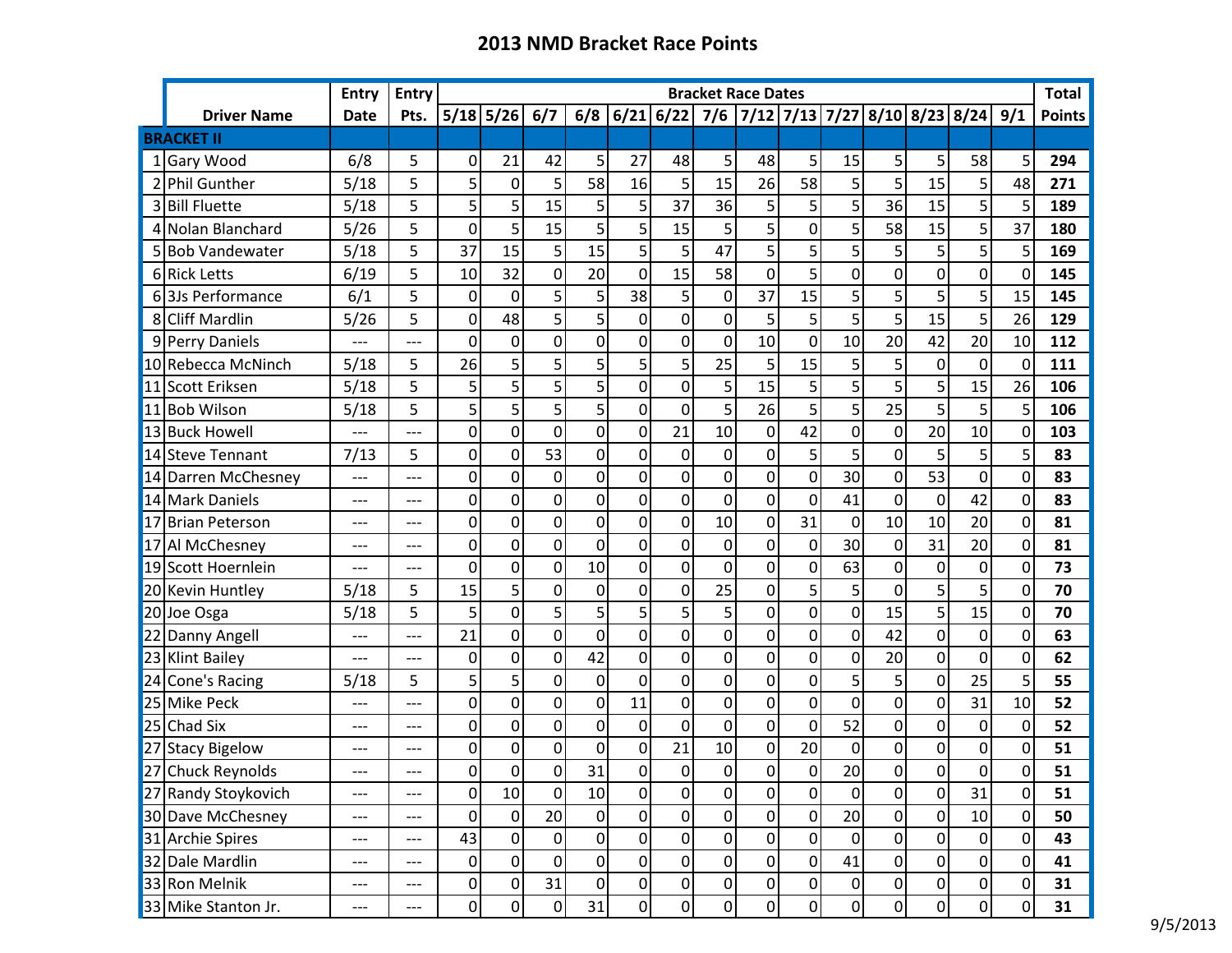|    | 35 Eric Johnson      | ---   | $---$ | 0                | 0              | 0                | 0                | 0                | 0                | $\overline{0}$ | 0                | 0                | 30 <sup>°</sup> | 0                | 0                | $\overline{0}$ | 0              | 30 |
|----|----------------------|-------|-------|------------------|----------------|------------------|------------------|------------------|------------------|----------------|------------------|------------------|-----------------|------------------|------------------|----------------|----------------|----|
|    | 35 Mickey Bergdahl   | $---$ | $---$ | 0                | $\mathbf 0$    | 0                | $\overline{0}$   | $\mathbf 0$      | 0                | $\overline{0}$ | $\mathbf 0$      | $\overline{0}$   | 20              | 10               | $\overline{0}$   | $\overline{0}$ | $\overline{0}$ | 30 |
|    | 37 Matt Turner       | ---   | ---   | $\overline{0}$   | $\overline{0}$ | $\overline{0}$   | $\overline{0}$   | $\overline{0}$   | $\overline{0}$   | $\overline{0}$ | $\overline{0}$   | $\overline{0}$   | $\overline{0}$  | $\overline{0}$   | 20               | $\overline{0}$ | $\mathbf 0$    | 20 |
|    | 37 Bryan Kieffer     | ---   | ---   | 0                | $\mathbf 0$    | $\overline{0}$   | $\mathbf{0}$     | $\mathbf 0$      | $\overline{0}$   | $\overline{0}$ | $\mathbf 0$      | $\overline{0}$   | 20              | $\boldsymbol{0}$ | $\mathbf 0$      | $\overline{0}$ | $\mathbf 0$    | 20 |
|    | 37 Mike Illig        | ---   | $---$ | 0                | $\mathbf 0$    | 0                | $\overline{0}$   | $\mathbf 0$      | $\mathbf 0$      | $\overline{0}$ | $\boldsymbol{0}$ | $\overline{0}$   | 20              | $\boldsymbol{0}$ | 0                | $\overline{0}$ | 0              | 20 |
| 37 | <b>Rich Seymour</b>  | ---   | $---$ | $\boldsymbol{0}$ | $\mathbf 0$    | 20               | $\mathbf 0$      | $\mathbf 0$      | $\boldsymbol{0}$ | $\mathbf{0}$   | $\mathbf 0$      | $\boldsymbol{0}$ | $\mathbf 0$     | $\boldsymbol{0}$ | $\mathbf 0$      | $\sigma$       | $\mathbf 0$    | 20 |
| 37 | Donnie Wolf          | ---   | $---$ | $\overline{0}$   | $\mathbf 0$    | $\mathbf 0$      | $\overline{0}$   | $\overline{0}$   | $\overline{0}$   | $\overline{0}$ | $\overline{0}$   | $\mathbf 0$      | 20              | $\overline{0}$   | $\overline{0}$   | $\overline{0}$ | $\mathbf 0$    | 20 |
| 37 | <b>Tim Merrick</b>   | ---   | ---   | 0                | $\mathbf 0$    | $\overline{0}$   | $\overline{0}$   | $\mathbf 0$      | $\overline{0}$   | $\overline{0}$ | $\mathbf 0$      | $\overline{0}$   | 20              | $\mathbf 0$      | $\mathbf 0$      | $\overline{0}$ | $\mathbf 0$    | 20 |
|    | 37 Don Mueller       | $---$ | ---   | $\mathbf 0$      | $\mathbf 0$    | 10               | 10               | $\mathbf 0$      | $\overline{0}$   | $\overline{0}$ | $\mathbf 0$      | $\overline{0}$   | $\overline{0}$  | $\mathbf 0$      | 0                | $\overline{0}$ | 0              | 20 |
|    | 37 Mike Mayfield     | ---   | $---$ | $\boldsymbol{0}$ | $\mathbf 0$    | $\overline{0}$   | 20               | $\mathbf 0$      | $\mathbf 0$      | $\mathbf{0}$   | $\boldsymbol{0}$ | $\boldsymbol{0}$ | $\mathbf{0}$    | $\boldsymbol{0}$ | 0                | $\overline{0}$ | 0              | 20 |
| 37 | Justin Rondeau       | ---   | ---   | $\mathbf 0$      | $\overline{0}$ | $\overline{0}$   | $\overline{20}$  | $\overline{0}$   | $\overline{0}$   | $\overline{0}$ | $\overline{0}$   | $\mathbf 0$      | $\overline{0}$  | $\mathbf 0$      | $\overline{0}$   | $\overline{0}$ | $\mathbf 0$    | 20 |
| 37 | Dan Gorby            | ---   | ---   | $\mathbf 0$      | $\mathbf 0$    | $\overline{0}$   | $\overline{0}$   | $\mathbf 0$      | $\overline{0}$   | $\overline{0}$ | $\mathbf 0$      | 20               | $\overline{0}$  | $\mathbf 0$      | $\overline{0}$   | $\overline{0}$ | $\mathbf 0$    | 20 |
| 37 | Deb Hidden           | ---   | $---$ | 10               | $\mathbf 0$    | $\mathbf 0$      | $\overline{0}$   | $\mathbf 0$      | $\overline{0}$   | $\overline{0}$ | $\mathbf 0$      | 10               | $\overline{0}$  | $\mathbf 0$      | $\mathbf 0$      | $\sigma$       | $\mathbf 0$    | 20 |
| 37 | <b>Corey Mikus</b>   | ---   | ---   | $\boldsymbol{0}$ | $\mathbf 0$    | 10               | $\mathbf{0}$     | $\mathbf 0$      | $\mathbf 0$      | $\overline{0}$ | $\mathbf 0$      | $\boldsymbol{0}$ | 10              | $\mathbf 0$      | $\mathbf 0$      | $\overline{0}$ | $\mathbf 0$    | 20 |
|    | 37 Bob Scott         | ---   | $---$ | 0                | $\mathbf 0$    | $\pmb{0}$        | 10               | $\boldsymbol{0}$ | $\overline{0}$   | $\overline{0}$ | $\boldsymbol{0}$ | $\overline{0}$   | 10              | $\mathbf 0$      | $\overline{0}$   | $\overline{0}$ | $\mathbf 0$    | 20 |
| 37 | Dan Sprague          | ---   | $---$ | 0                | $\mathbf 0$    | $\overline{0}$   | $\overline{0}$   | $\mathbf 0$      | $\overline{0}$   | $\overline{0}$ | $\mathbf 0$      | 10               | $\overline{0}$  | 10               | $\overline{0}$   | $\sigma$       | $\mathbf 0$    | 20 |
| 51 | <b>Bob DeCheney</b>  | ---   | $---$ | $\mathbf 0$      | $\mathbf 0$    | $\mathbf 0$      | $\overline{0}$   | $\mathbf 0$      | $\mathbf 0$      | $\overline{0}$ | $\mathbf 0$      | $\mathbf 0$      | 10              | $\boldsymbol{0}$ | $\mathbf 0$      | $\sigma$       | $\mathbf 0$    | 10 |
|    | 51 Milo Ayres        | $---$ | $---$ | 0                | $\mathbf 0$    | $\mathbf 0$      | $\mathbf{0}$     | $\mathbf 0$      | $\mathbf 0$      | $\mathbf{0}$   | $\mathbf 0$      | $\overline{0}$   | 10              | $\mathbf 0$      | $\mathbf 0$      | $\overline{0}$ | 0              | 10 |
|    | 51 Dale Bannick      | ---   | $---$ | $\mathbf 0$      | $\overline{0}$ | $\overline{0}$   | $\boldsymbol{0}$ | $\mathbf 0$      | $\overline{0}$   | $\mathbf{0}$   | $\mathbf 0$      | $\overline{0}$   | 10              | $\mathbf 0$      | $\overline{0}$   | $\overline{0}$ | $\mathbf 0$    | 10 |
|    | 51 Joe Persi Jr.     | ---   | ---   | $\mathbf 0$      | $\mathbf 0$    | $\overline{0}$   | $\overline{0}$   | $\mathbf 0$      | $\overline{0}$   | $\overline{0}$ | $\mathbf 0$      | $\overline{0}$   | 10              | $\mathbf 0$      | $\mathbf 0$      | $\overline{0}$ | $\overline{0}$ | 10 |
|    | 51 Brian Kuta        | $---$ | $---$ | $\boldsymbol{0}$ | $\mathbf 0$    | $\overline{0}$   | $\overline{0}$   | $\mathbf 0$      | $\overline{0}$   | $\overline{0}$ | $\boldsymbol{0}$ | $\overline{0}$   | 10              | $\mathbf 0$      | $\overline{0}$   | $\sigma$       | $\mathbf 0$    | 10 |
|    | 51 Rob Cerny         | ---   | $---$ | $\pmb{0}$        | $\mathbf 0$    | $\boldsymbol{0}$ | $\mathbf{0}$     | $\mathbf 0$      | $\mathbf 0$      | $\overline{0}$ | $\mathbf 0$      | $\boldsymbol{0}$ | $\overline{0}$  | $\mathbf 0$      | $\boldsymbol{0}$ | 10             | $\mathbf 0$    | 10 |
|    | 51 Dennis Gilman     | ---   | ---   | $\mathbf 0$      | $\mathbf 0$    | $\overline{0}$   | $\mathbf{0}$     | $\mathbf 0$      | $\overline{0}$   | $\overline{0}$ | $\mathbf 0$      | $\overline{0}$   | $\overline{0}$  | $\mathbf 0$      | $\overline{0}$   | 10             | $\mathbf 0$    | 10 |
|    | 51 Bryan Keast       | ---   | ---   | 0                | $\overline{0}$ | $\overline{0}$   | $\overline{0}$   | $\mathbf 0$      | $\overline{0}$   | $\overline{0}$ | $\mathbf 0$      | $\overline{0}$   | $\overline{0}$  | $\mathbf 0$      | $\overline{0}$   | 10             | $\overline{0}$ | 10 |
|    | 51 Jason Mikula      | $---$ | $---$ | $\mathbf 0$      | $\mathbf 0$    | $\mathbf 0$      | $\overline{0}$   | $\mathbf 0$      | $\mathbf 0$      | $\overline{0}$ | $\mathbf 0$      | $\overline{0}$   | 10              | $\mathbf 0$      | $\mathbf 0$      | $\sigma$       | $\mathbf 0$    | 10 |
|    | 51 Mark Reminder     | $---$ | $---$ | $\pmb{0}$        | $\mathbf 0$    | $\mathbf 0$      | $\mathbf{0}$     | $\mathbf 0$      | $\mathbf 0$      | $\overline{0}$ | $\boldsymbol{0}$ | $\overline{0}$   | 10              | $\boldsymbol{0}$ | 0                | $\sigma$       | 0              | 10 |
|    | 51 Rich Perdue       | ---   | $---$ | $\mathbf 0$      | $\mathbf 0$    | $\overline{0}$   | $\overline{0}$   | $\mathbf 0$      | $\overline{0}$   | $\overline{0}$ | $\mathbf 0$      | $\overline{0}$   | 10              | $\mathbf 0$      | $\overline{0}$   | $\overline{0}$ | $\mathbf 0$    | 10 |
| 51 | <b>Gary Williams</b> | ---   | ---   | 0                | $\mathbf 0$    | $\overline{0}$   | $\overline{0}$   | $\mathbf 0$      | $\overline{0}$   | $\overline{0}$ | $\mathbf 0$      | $\overline{0}$   | 10              | $\mathbf 0$      | $\overline{0}$   | $\overline{0}$ | $\mathbf 0$    | 10 |
| 51 | Jamie Martinus       | ---   | $---$ | $\mathbf 0$      | $\mathbf 0$    | $\overline{0}$   | $\mathbf{0}$     | $\mathbf 0$      | $\overline{0}$   | $\overline{0}$ | $\mathbf 0$      | $\overline{0}$   | 10              | $\mathbf 0$      | $\mathbf 0$      | $\sigma$       | $\mathbf 0$    | 10 |
|    | 51 Jason Preston     | ---   | ---   | $\mathbf 0$      | $\mathbf 0$    | $\overline{0}$   | $\mathbf{0}$     | $\mathbf 0$      | $\overline{0}$   | $\overline{0}$ | 10               | $\overline{0}$   | $\overline{0}$  | $\mathbf 0$      | $\mathbf 0$      | $\overline{0}$ | $\mathbf 0$    | 10 |
|    | 51 Ken Hansen        | ---   | ---   | $\mathbf 0$      | $\mathbf 0$    | $\overline{0}$   | $\overline{0}$   | $\mathbf 0$      | $\overline{0}$   | $\overline{0}$ | $\mathbf 0$      | 10               | $\overline{0}$  | $\mathbf 0$      | $\overline{0}$   | $\overline{0}$ | $\mathbf 0$    | 10 |
|    | 51 Frank Piltz       | ---   | $---$ | $\mathbf 0$      | $\overline{0}$ | $\overline{0}$   | $\overline{0}$   | $\mathbf 0$      | 10               | $\overline{0}$ | $\mathbf 0$      | $\mathbf 0$      | $\overline{0}$  | $\mathbf 0$      | $\mathbf 0$      | $\overline{0}$ | $\mathbf 0$    | 10 |
|    | 51 Jaime Weeks       | ---   | $---$ | $\pmb{0}$        | 10             | $\mathbf 0$      | $\mathbf 0$      | $\boldsymbol{0}$ | $\boldsymbol{0}$ | $\overline{0}$ | $\mathbf 0$      | $\mathbf 0$      | $\overline{0}$  | $\boldsymbol{0}$ | 0                | $\overline{0}$ | $\mathbf 0$    | 10 |
|    | 51 Josh Patton       | ---   | ---   | 0                | $\mathbf 0$    | $\overline{0}$   | 10               | $\boldsymbol{0}$ | $\overline{0}$   | $\overline{0}$ | $\mathbf 0$      | $\overline{0}$   | $\overline{0}$  | $\mathbf 0$      | $\overline{0}$   | $\mathsf{o}$   | $\mathbf 0$    | 10 |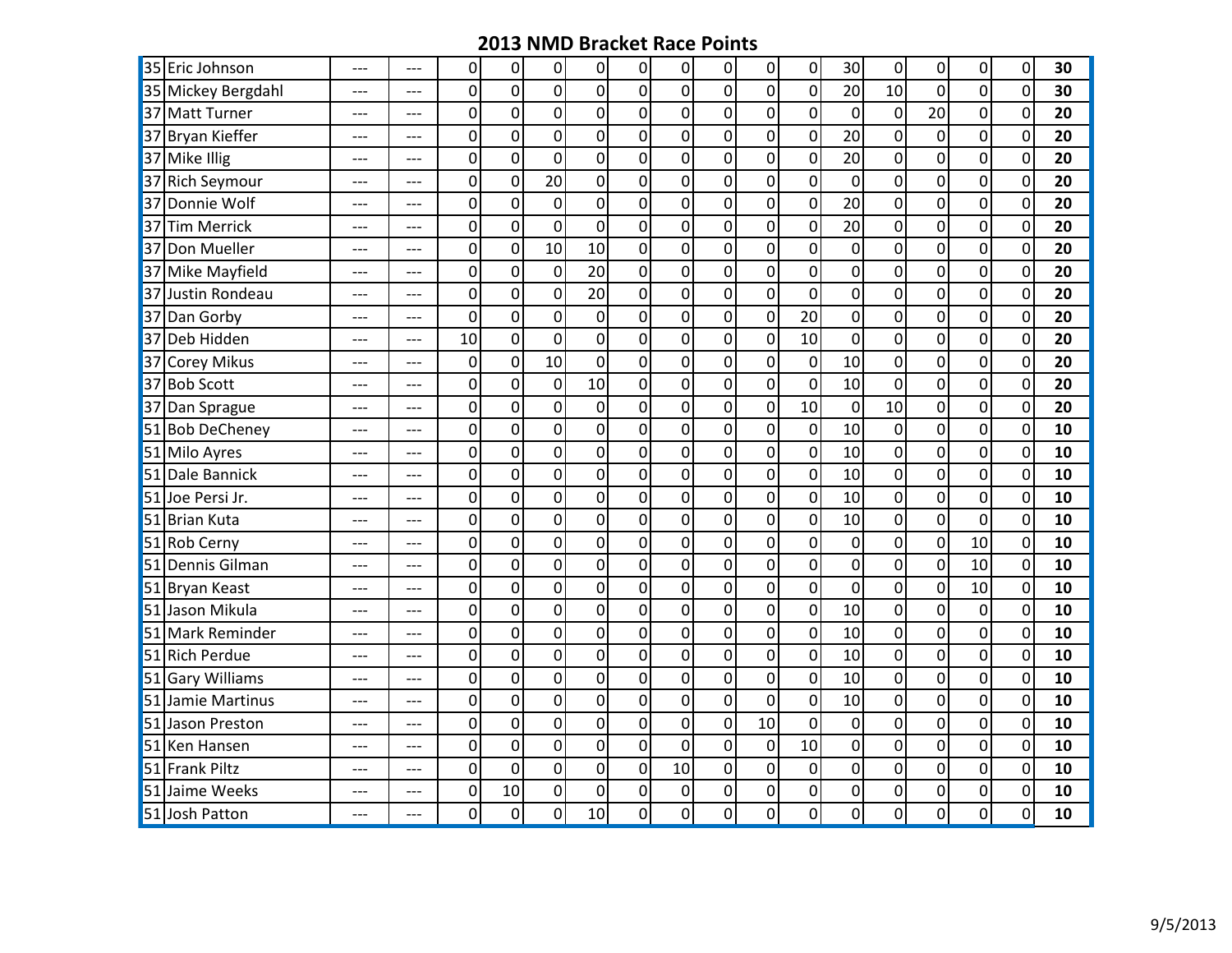|    |                             | <b>Entry</b> | <b>Entry</b>             | <b>Bracket Race Dates</b> |                 |                  |                  |                |                  |                  |                 |                |                |                |                                   |                  | <b>Total</b>    |               |
|----|-----------------------------|--------------|--------------------------|---------------------------|-----------------|------------------|------------------|----------------|------------------|------------------|-----------------|----------------|----------------|----------------|-----------------------------------|------------------|-----------------|---------------|
|    | <b>Driver Name</b>          | <b>Date</b>  | Pts.                     |                           | $5/18$ 5/26     | 6/7              | 6/8              | $6/21$ 6/22    |                  | 7/6              |                 |                |                |                | 7/12 7/13 7/27 8/10 8/23 8/24 9/1 |                  |                 | <b>Points</b> |
|    | <b>PRO TROPHY</b>           |              |                          |                           |                 |                  |                  |                |                  |                  |                 |                |                |                |                                   |                  |                 |               |
|    | 1 Gary Rank                 | 6/21         | 5                        | $\overline{0}$            | $\mathbf 0$     | 43               | 22               | 27             | 48               | 48               | 15              | 5              | 5              | 15             | 48                                | 47               | 37              | 365           |
|    | 2 Dan Snyder                | 5/18         | 5                        | 48                        | 48              | 15               | 5                | 38             | 5                | 5                | 48              | 5              | 25             | 37             | 15                                | 5                | 15              | 319           |
|    | 3 Mark MacPherson           | 5/18         | 5                        | 26                        | 5               | 5                | 5                | 5              | 37               | 5                | 26              | 15             | 5              | 5 <sup>1</sup> | 5                                 | 5                | 5               | 159           |
|    | 4 Jim Evans                 | 5/18         | 5                        | 15                        | 5               | 5                | 5                | 16             | 5                | 15               | 26              | 5              | 5              | 26             | 15                                | 5                | 5               | 158           |
|    | 5 Jeremy Rose               | 6/21         | 5                        | $\mathbf 0$               | $\mathbf 0$     | 21               | $\mathbf 0$      | 5              | 0                | 5                | 15              | 0              | 0              | $\mathbf 0$    | 37                                | 5                | 48              | 141           |
|    | 6 Pete Pnacek               | 5/18         | 5                        | 5                         | 37              | 5                | $\mathbf 0$      | $\overline{0}$ | 0                | 5                | 5 <sup>1</sup>  | 37             | 5              | 5              | 5                                 | 5                | 5               | 124           |
|    | 7 Steve Edgington           |              | $---$                    | $\overline{0}$            | 0               | $\mathbf 0$      | $\mathbf 0$      | 0              | 10               | 0                | $\overline{0}$  | $\mathbf 0$    | $\mathbf 0$    | 43             | 21                                | 31               | 0               | 105           |
|    | 8 Mark VanDerMoon           | 5/18         | 5                        | 5                         | 5               | 5                | 5                | 5              | 5                | 0                | 5 <sup>1</sup>  | 5              | 15             | 15             | 5                                 | 5                | 15              | 100           |
|    | 9 Steve Tennant             | ---          | $---$                    | 0                         | 0               | 32               | $\mathbf 0$      | 0              | 0                | $\mathbf 0$      | $\overline{0}$  | 0              | $\mathbf 0$    | $\overline{0}$ | 0                                 | 53               | 0               | 85            |
|    | 10 John McMichael           | ---          | ---                      | 0                         | 0               | $\mathbf 0$      | $\mathbf 0$      | 0              | 0                | 10               | $\overline{0}$  | 43             | $\mathbf 0$    | $\overline{0}$ | $\overline{0}$                    | 10               | 21              | 84            |
|    | 11 Toby Hamilton            | ---          | ---                      | 0                         | 0               | $\mathbf{0}$     | $\mathbf 0$      | 0              | 0                | 21               | $\overline{0}$  | $\overline{0}$ | 42             | $\overline{0}$ | 0                                 | 0                | 0               | 63            |
|    | 12 Tony Thomas              | ---          | $---$                    | 0                         | 0               | 0                | $\mathbf 0$      | $\mathbf 0$    | 10               | 32               | $\overline{0}$  | $\overline{0}$ | 10             | 10             | 0                                 | $\mathbf 0$      | 0               | 62            |
|    | 13 Dennis Gilman            | ---          | $---$                    | $\overline{0}$            | 0               | 0                | $\overline{0}$   | $\overline{0}$ | 0                | 0                | $\overline{0}$  | $\overline{0}$ | 53             | 0              | $\overline{0}$                    | 0                | $\overline{0}$  | 53            |
|    | 14 Kent Stevens             | 5/18         | 5                        | 5                         | 5               | 0                | 5                | 5              | 5                | 5                | $\Omega$        | 0              | $\mathbf 0$    | $\overline{0}$ | 0                                 | 0                | 0               | 35            |
|    | 15 Dean Spaulding           | ---          | ---                      | 0                         | 0               | 0                | 33               | 0              | 0                | 0                | $\overline{0}$  | 0              | $\mathbf 0$    | $\overline{0}$ | 0                                 | 0                | 0               | 33            |
|    | 16 Perry Daniels            | ---          | $---$                    | 32                        | 0               | $\overline{0}$   | $\mathbf 0$      | $\mathbf 0$    | 0                | 0                | $\overline{0}$  | 0              | $\mathbf 0$    | $\overline{0}$ | 0                                 | 0                | 0               | 32            |
|    | 16 James Persinger          | ---          | $---$                    | 0                         | 0               | 21               | 11               | 0              | 0                | $\overline{0}$   | $\overline{0}$  | 0              | $\overline{0}$ | $\overline{0}$ | 0                                 | 0                | 0               | 32            |
|    | 16 Darrin Noaker            | ---          | $---$                    | 0                         | 0               | 0                | 0                | 0              | 0                | 0                | 32              | 0              | $\mathbf 0$    | $\overline{0}$ | 0                                 | 0                | $\overline{0}$  | 32            |
|    | 19 Doug Rondeau             | ---          | $---$                    | 0                         | $\mathbf 0$     | 0                | $\mathbf 0$      | 0              | 0                | 0                | $\overline{0}$  | 0              | 31             | $\overline{0}$ | 0                                 | 0                | $\overline{0}$  | 31            |
|    | 19 Ed Peffer                | ---          | $---$                    | 10                        | 21              | 0                | $\mathbf 0$      | 0              | $\overline{0}$   | 0                | $\Omega$        | $\overline{0}$ | 0              | $\overline{0}$ | $\overline{0}$                    | $\mathbf 0$      | 0               | 31            |
| 21 | <b>Bill Lawson</b>          | ---          | ---                      | 10                        | 0               | 10               | $\mathbf 0$      | 0              | $\mathbf 0$      | $\mathbf 0$      | 10 <sup>1</sup> | 0              | 0              | $\overline{0}$ | 0                                 | $\mathbf 0$      | 0               | 30            |
|    | $\overline{21}$ Gary Hlavka | ---          | $---$                    | 0                         | 0               | $\mathbf 0$      | $\mathbf 0$      | 0              | 0                | 10               | $\overline{0}$  | 10             | 0              | $\overline{0}$ | 0                                 | 10               | 0               | 30            |
|    | 23 Terry Pendock            | ---          | $---$                    | 0                         | 0               | 0                | $\mathbf 0$      | 0              | 0                | 0                | $\overline{0}$  | 21             | 0              | $\overline{0}$ | 0                                 | 0                | 0               | 21            |
|    | 23 John Cerka               | ---          | ---                      | 0                         | 0               | 0                | $\mathbf 0$      | 0              | 0                | 21               | $\overline{0}$  | 0              | 0              | $\overline{0}$ | 0                                 | $\boldsymbol{0}$ | 0               | 21            |
|    | 23 Matt Letts               | ---          | ---                      | 21                        | $\mathbf 0$     | $\overline{0}$   | $\mathbf 0$      | 0              | $\overline{0}$   | 0                | $\overline{0}$  | $\overline{0}$ | 0              | $\overline{0}$ | $\overline{0}$                    | $\boldsymbol{0}$ | $\overline{0}$  | 21            |
|    | 23 Josh Cebula              | ---          | $---$                    | 0                         | 21              | 0                | $\mathbf 0$      | 0              | 0                | 0                | $\overline{0}$  | $\overline{0}$ | 0              | $\overline{0}$ | 0                                 | $\boldsymbol{0}$ | $\Omega$        | 21            |
|    | 23 Josh Kosiboski           | ---          | ---                      | 0                         | 0               | 10               | $\boldsymbol{0}$ | 11             | $\boldsymbol{0}$ | 0                | $\overline{0}$  | 0              | 0              | $\overline{0}$ | 0                                 | 0                | 0               | 21            |
|    | 23 Dan Sprague              | ---          | ---                      | Οl                        | ΩI              | 0                | $\Omega$         | $\Omega$       | 21               | $\overline{0}$   | $\Omega$        | 0              | $\overline{0}$ | $\Omega$       | $\overline{0}$                    | $\Omega$         | $\Omega$        | 21            |
|    | 29 Rob Cerny                | ---          | $---$                    | $\overline{0}$            | $\pmb{0}$       | $\pmb{0}$        | $\mathbf 0$      | $\overline{0}$ | $\overline{0}$   | 0                | $\overline{0}$  | $\overline{0}$ | 0              | 0              | 0                                 | 20               | $\overline{0}$  | 20            |
|    | 29 Greg Weiland             | ---          | ---                      | $\boldsymbol{0}$          | $\overline{0}$  | $\boldsymbol{0}$ | $\boldsymbol{0}$ | $\overline{0}$ | $\overline{0}$   | $\boldsymbol{0}$ | $\overline{0}$  | $\overline{0}$ | 0              | $\overline{0}$ | $\overline{0}$                    | 20               | $\overline{0}$  | 20            |
|    | 29 Mike Dewey               | ---          | ---                      | $\overline{0}$            | $\overline{0}$  | $\overline{0}$   | $\mathbf 0$      | $\overline{0}$ | $\overline{0}$   | $\overline{0}$   | $\overline{0}$  | 0              | $20\,$         | $\overline{0}$ | 0                                 | $\boldsymbol{0}$ | 0               | 20            |
|    | 29 Robert Hamilton          | ---          | ---                      | $\overline{0}$            | 10 <sup>1</sup> | 0                | $\overline{0}$   | $\overline{0}$ | 10               | $\overline{0}$   | 0               | $\overline{0}$ | $\overline{0}$ | 0              | $\overline{0}$                    | 0                | $\overline{0}$  | 20            |
|    | 29 Sam Tann                 | ---          | $\hspace{0.05cm} \ldots$ | $\pmb{0}$                 | $\overline{0}$  | $\boldsymbol{0}$ | $\pmb{0}$        | $\overline{0}$ | $\boldsymbol{0}$ | $\boldsymbol{0}$ | 0               | 0              | $10\,$         | 0              | 0                                 | $10\,$           | $\vert 0 \vert$ | 20            |
|    | 29 Tod Mathis               | ---          | ---                      | $\overline{0}$            | $\overline{0}$  | $\overline{0}$   | $\overline{0}$   | $\overline{0}$ | $\overline{0}$   | $\overline{0}$   | 0               | $\overline{0}$ | $\overline{0}$ | 0              | 10                                | 10               | $\overline{0}$  | 20            |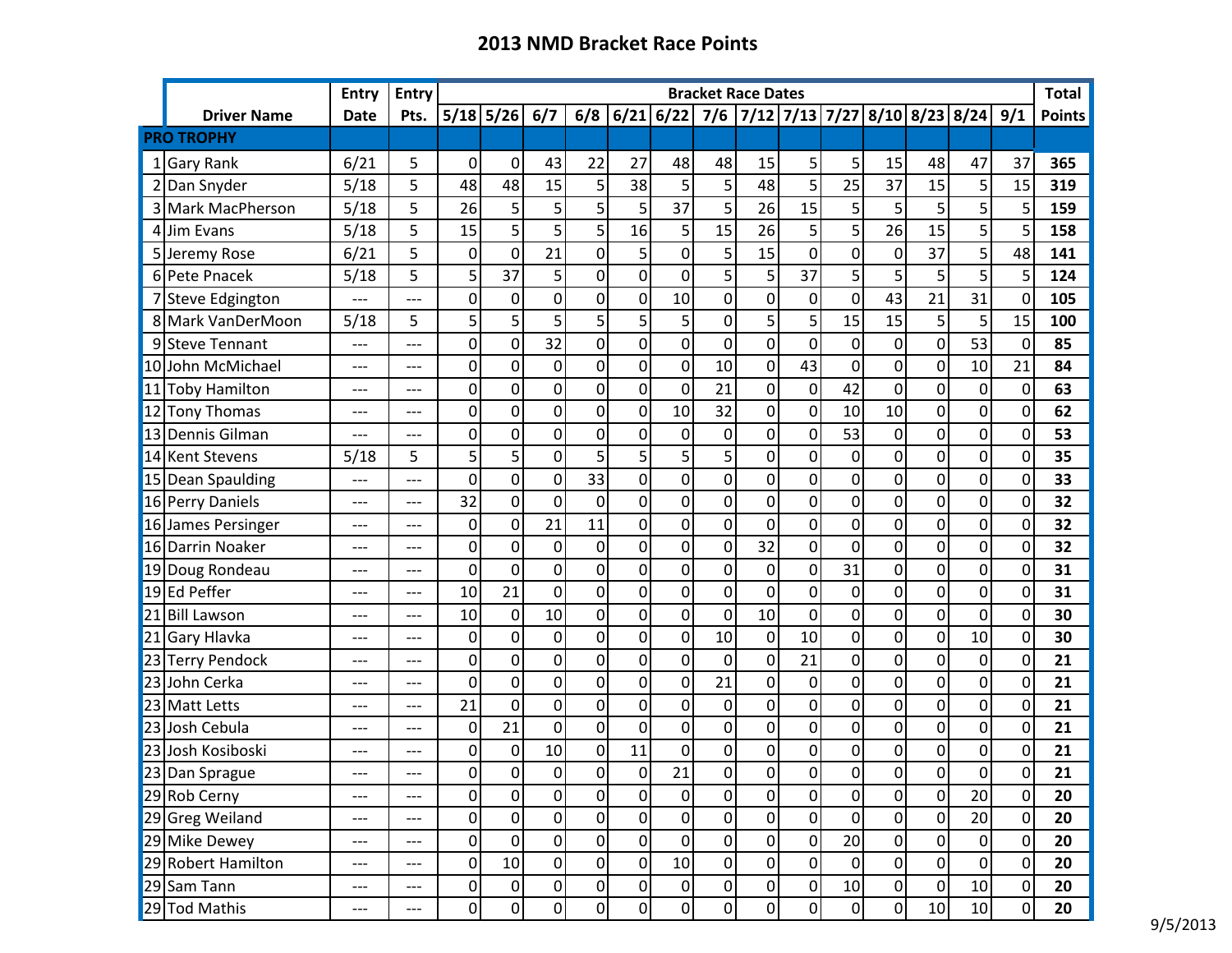| 35 Madisyn McCormick | $---$ | $---$ |    |     |  |  |    |  |    |    |    | 11 |
|----------------------|-------|-------|----|-----|--|--|----|--|----|----|----|----|
| 36 Rick Thomas       | $---$ | ---   |    |     |  |  |    |  |    |    | 10 | 10 |
| 36 Justin Rondeau    | $---$ | $---$ |    |     |  |  |    |  | 10 | ΩI |    | 10 |
| 36 Cory Mataya       | $---$ | ---   |    |     |  |  | 10 |  |    |    |    | 10 |
| 36 Melvin Cebula     | $---$ | $---$ | ΩI | 10  |  |  |    |  |    |    |    | 10 |
| 36 Bill Stokes       | $---$ | $---$ | ÐI | 10I |  |  |    |  |    |    |    | 10 |